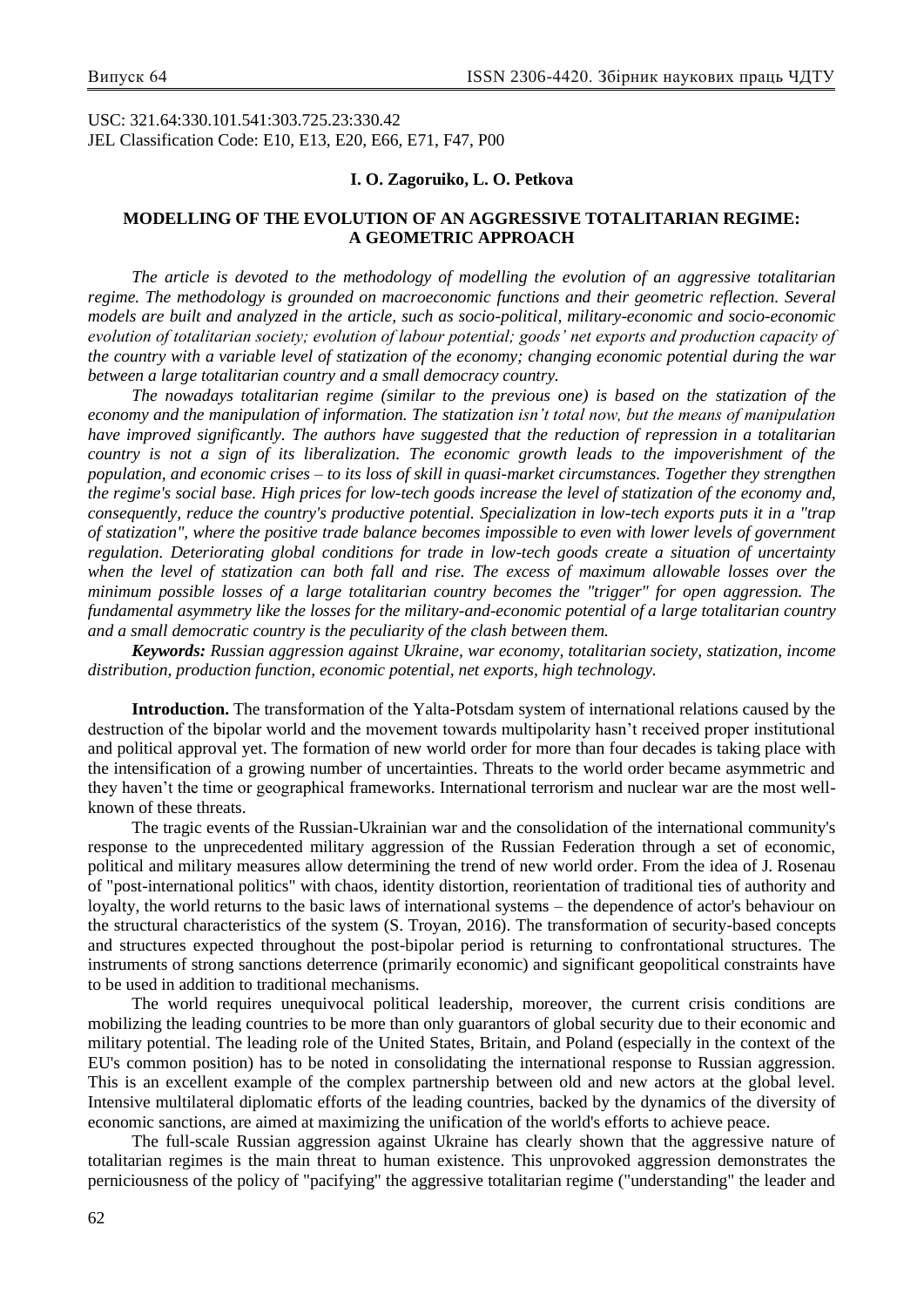"looking into his eyes", following the imposed "neutrality", etc.). A new concept of combating current military, regional and global threats is being formed around the world. The key component in it is the economic component, which requires detailed justification.

**The analysis of the recent publications.** Some economic, technological, and social aspects of the war were considered in "prewar" English-language literature. Many papers have examined the academic issues of implications for economic growth in democracies that has military expenditure and technology [4, 6, 10, 18, 30, 34]; impact on external debt [8, 21, 26] and the civilian sector [28, 35]; economic consequences of the Islamic Revolution and war between Iran and Iraq [15]. The statistical analysis of the macroeconomic consequences of wars in underdeveloped countries was conducted in the article of the International Monetary Fund officers N. Novta and E. Pugacheva (2021). They deduced that nowadays (compared to the 1990s), the number of countries affected by the war is lower, but the number of wars is rising and they occur in relatively large economies. Moreover, this rising has negatively weighed on GDP (both regional and global) [25, p. 1].

China and non-governmental terrorist organizations were considered the main threats to the United States and other democracies [7, 17, 23, 32]. The interesting graphical interpretation of the evolution of military capability and vulnerability of states and terrorists in the information age demonstrated by E. O.Goldman and L. J. Blanken (2006) [17, p. 8]. An article devoted to the importance of the Israel issue about determining how the new peace agreement starts a new peace process and doesn't continue the old one was published by Y. Kapshuk (2021) [19].

The threat from Russia was considered only in certain publications. For example, researchers from the Humboldt University of Berlin J. Bluszc and M. Valente (2022) devoted their article to estimating the economic losses of hybrid wars based on the Ukraine example [5]. Researchers from Greece E. Economou and N. Kyriazis (2022) noted about well-documented that the stock market of Russian energy companies does not affect geopolitical uncertainty [11, p. 29]. This conclusion is consistent with the issues of some Sino-Pakistani experts about the weak link between Russia's military spending and geopolitical risks and their recommendations for converging regional interests through "peaceful settlement of disputes". The obtained results for Russia, Israel and Brazil are allowed to conclude the following. First, there is a very weak and insignificant linkage between DE (defence expenditure) and GPR (geopolitical risk). Second, DE is mostly determined by the national political system and its input on labour employment. For these reasons, state and international security can be guaranteed with peaceful negotiations where regional interests become a consensus [20, p. 42].

The researchers from Canada P. L. Ghazalian and M. Hammoud (2021) concluded that more developed countries with more educated populations and democratic systems are also more peaceful. Vice versa, countries with significantly unequal income distribution and significant natural resources are less peaceful [16, p. 509]. A similar view is held by the British researcher P. Nelson (2021). He noted that the low level of consumption in poor countries pushes people to start a civil war because they lose little from changes in the economic and political system [24, p. 533].

C. S. Saba (2021) grounded that in the mathematical theory of war economics the different models can be used. These are organizational policy models (Lucier model), arms race models (Richardson model) and neoclassical models in which the state maximises a social welfare function [31, p. 52]. The Marxist tradition is followed by A. Y. Elveren (2018, 2021). He analyzed the relationship between military expenditure and the rate of return based on Marx-Foley's modified model of capital reproduction [12, 13, 14]. Based on the supply and demand model, J. P. Dunne (2000) with co-authors suggested that the reduction of military expenditures will improve macroeconomic indicators [9, p. 573; 3, p. 553]. The conclusions of P. Balcaen (2022) from the Belgian Royal Military Academy are the opposite. He built with co-authors a game-theoretic model of "hybrid threats" for western liberal democracies. They mentioned that using relatively cheap "hybrid threats" is due to new technological developments and the growing linkages between different countries [2, p. 26]. S. Auray and A. Eyquem (2017) analyzed the impact of world wars on the macroeconomic dynamics of the United States, the United Kingdom, Germany and France and identified multipliers of government expenditures and military losses, using the dynamic general equilibrium model. The obtained results allowed forming conclusions about state-dependence and the size of public expenditures output multipliers and losses of the welfare caused by war [1].

The articles of the American Foreign Policy Research Institute stand out from this list of econometric and mathematical works. The motto on the website of this institute: "A Nation Must Think Before it Acts". Thus, A. Roland (2009) expressed the opinion that new military technologies only "open the door", but do not determine who will pass through them [29]. W. Lamping (2022), a graduate student at the Naval War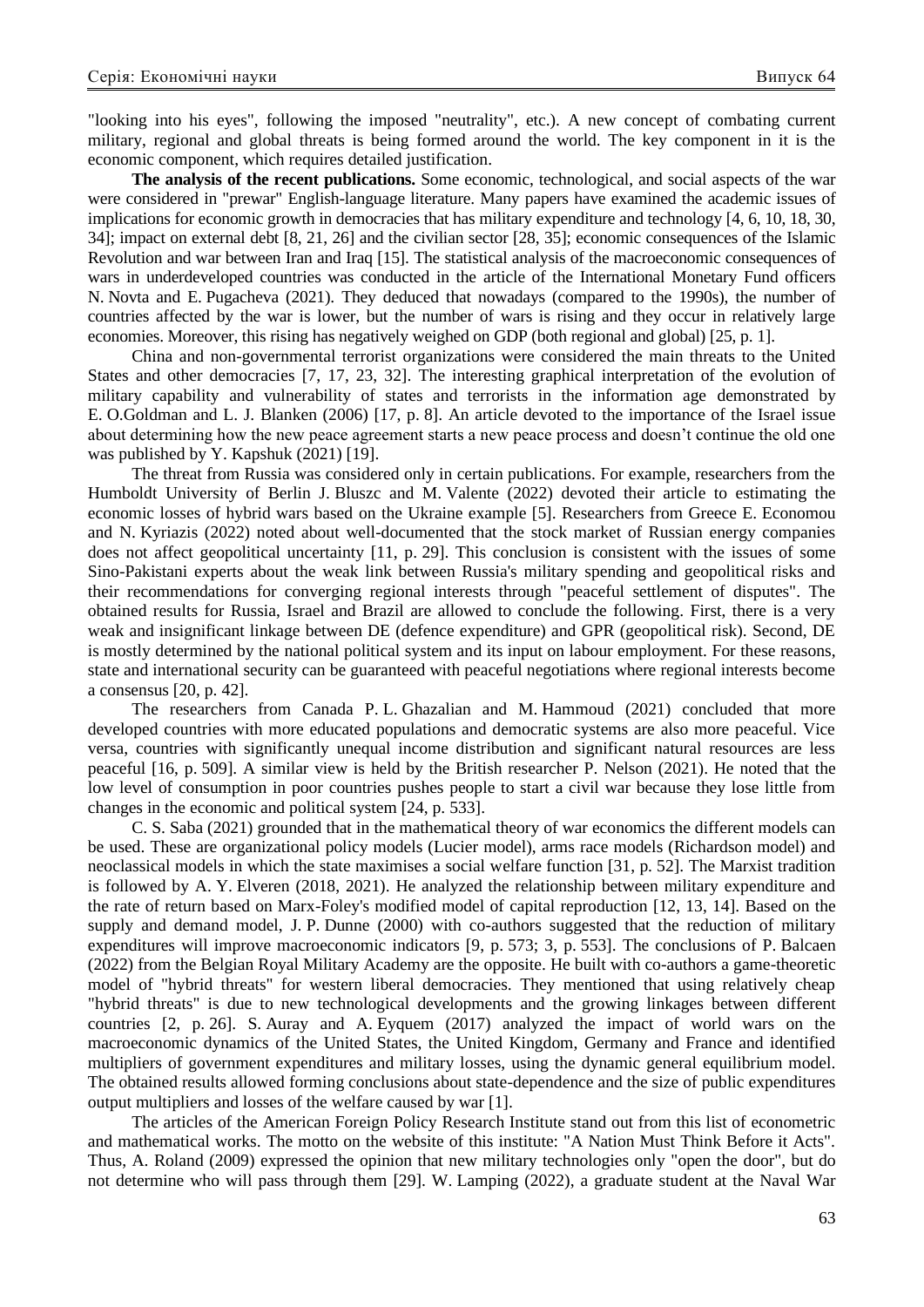College, drew attention to the ancient Russian tradition of using "historical" arguments to justify wars of aggression after the beginning of the full-scale invasion of Ukraine [22].

The concise and meaningful description of the evolution of economic losses of war in history given the T. Pettinger in his blog, posted on 24.02.22 on Economics Help.org. The author notes the following. First, modern warfare is very expensive. Second, the modern world is heavily dependent on national wealth, which in turn depends on international trade. The country waging an illegal war, such as Russia in 2022, could face painful economic sanctions. Third, since the XIX century, nationalism has become a powerful force, so the occupying army will have to face resistance from the people of the country. The author of the blog refers to the British author N. Angell, who warned that in the XX century the war would lead only to net economic losses. His book "The Great Illusion" was published in 1909. He mentioned that past wars (until the twentieth century) mostly lead to economic gain, while nowadays – only significant economic losses [27].

**Formulation of the problem.** The presented review of scientific (and some journalistic) literature testifies to certain "gaps" both in the subject and in the methodology of modern research. On one side, the analysis of the war economy was conducted due to the possibility of the totalitarian regime's aggression, rather than its inevitability. On the other, a noticeable shift in econometric methods and models allowed to obtain quantitative results, but left "behind the scenes" some fundamental features of a totalitarian society, such as the aggressiveness of its population; a low value of one's own life, and the more of someone else's life; the peripheral value of market incentives due to the statization of the economy; historical inertia of totalitarianism.

**The purpose and logic of the study.** The proposed study attempts to reflect the social, economic and military evolution of the totalitarian regime via the most generalized functions. The authors focus on the rationale and geometric interpretation and leave the algebraic analysis and statistical verification of the proposed models for future investigations. According to the chosen goal, the proposed study moves from more general models of the socio-political and military-economic evolution of the totalitarian regime to models of its macroeconomic dynamics. The study was finalized with the model of changing economic potential during the war between a large totalitarian country and a small democracy country.

**The model of socio-political evolution of totalitarian society.** The model consists of two functions, in which the scale of repression in a totalitarian society depends on the levels of conformism and hostility towards others. Both functions are declining, as the growth of each of these values allows the government to reduce the scale of repression. As the same repressive apparatus aimed at population support of the domestic and foreign policies of the totalitarian regime, the linkage between conformism and xenophobia was established. The gradual movement from the industrial to the information society reduces the maximum acceptable scale of repression, which is reflected as the compression of the graphs of both functions vertically (Figure 1). However, the informatization of the society increases the government's ability to manipulate the population's minds.



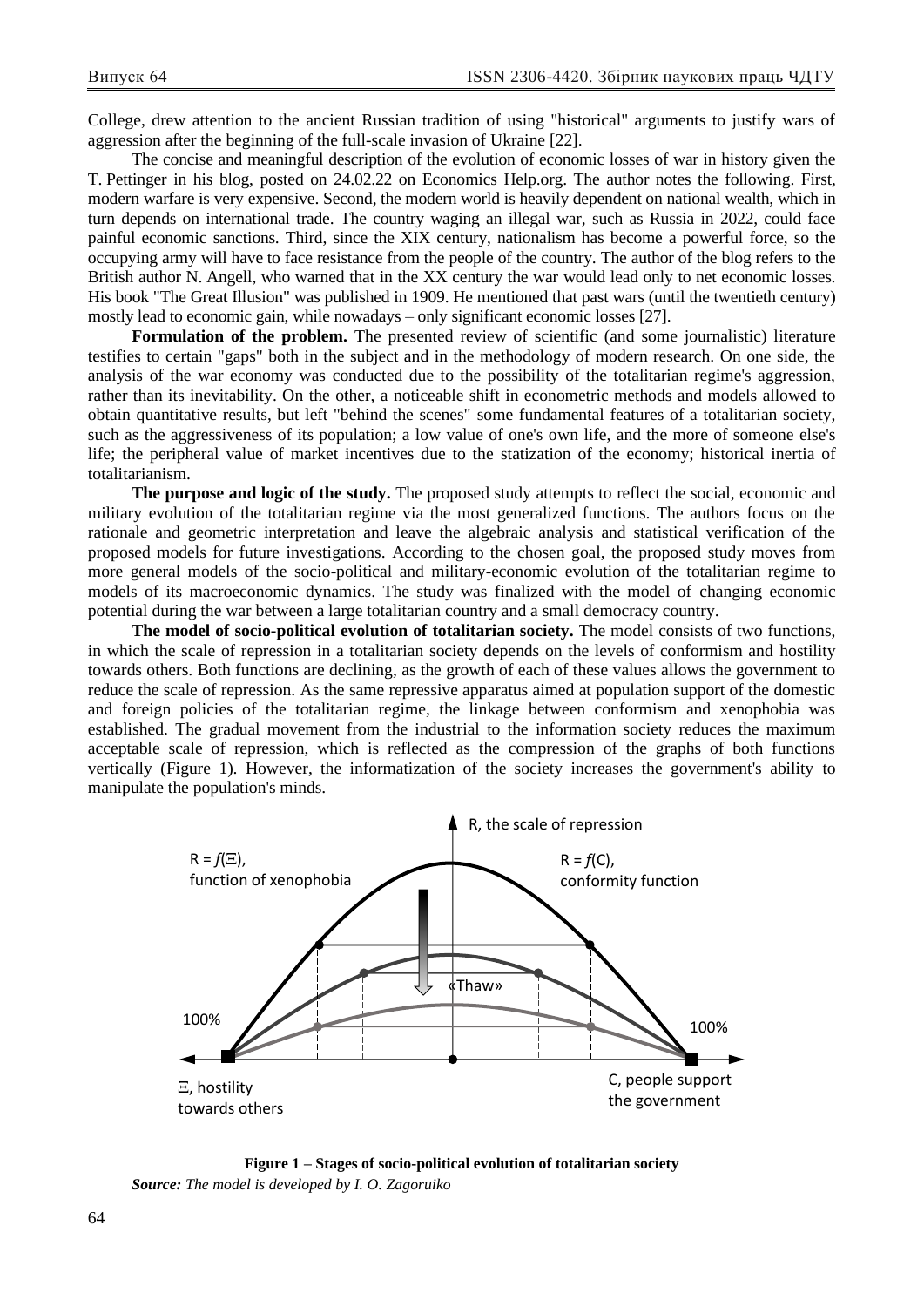As a result, the totalitarian regime consistently goes through states: 1) a state of brutal suppression of the population with a high level of conformism and xenophobia (terror and Holodomor during Stalinism); 2) the state of the regime softening with the declining the support for authorities and aggression (Khrushchev's Thaw and Brezhnev's Detente); 3) the state of point repression with the restoration of a high level of conformism and xenophobia (the period of Putinism).

**The model of military-economic evolution of totalitarian and democratic society.** The model consists of three functions losing the economic potential of the country due to armed conflict with an approximately equal enemy. The maximum allowable losses functions are increasing for both societies. However, for a democratic society, these losses grow more slowly than the potential, and for a totalitarian society – faster.

The s-like curve in Figure 2 reflects the minimum possible losses. The shape of this curve is determined by the ratio of the effectiveness of the destruction and protection means. At the initial stage of military-technical progress, protection means have a passive form and are less effective than destruction means. In the second stage of military-technical progress, the defence becomes active, and the ratio in the effectiveness of these means changes to the opposite. As a result, with increasing economic potential, the minimum possible losses increase first rapidly and then slowly. The bisector in Figure 2 limits the range of allowable and possible losses.



 $maxL_D$ ,  $maxL_T$  – maximum allowable losses of a democratic and totalitarian society in case of armed conflict; minL – the minimum possible losses;  $F_D$ ,  $F_T$  – points of the aggression cessation for democratic and totalitarian society; C – the crossover point from the dominance of destruction means to the dominance of protection means;  $S_T$  – the point of resumption of totalitarian society open aggression

**Figure 2 – Stages of military-economic evolution of a totalitarian and democratic society** *Source: The model is developed by I. O. Zagoruiko* 

Under this model, a democratic society goes through two stages of development: 1) the stage of territorial expansion, due to the excess of the maximum allowable losses over the minimum possible (the period of colonial wars); 2) the stage of economic expansion (the period after the end of the colonial wars to the present). An excellent example of the balance between the minimum possible and maximum allowable losses is the Crimean (Eastern) War of 1853–1856 when information about military losses negatively affected the public opinion of European countries and deterred the Allies from final victory.

Totalitarian (or authoritarian) society goes through three stages: 1) the stage of open territorial expansion; 2) the stage of hidden territorial expansion; 3) the stage of restoration of open territorial expansion. In the first stage, due to technological backwardness, authoritarian and totalitarian societies actively use the export disinformation about their condition and intentions (Panslavism in the nineteenth and "internationalism" in the twentieth century). In the second stage, the export of terrorism is added to this instrument (such as support for the "revolutionary" and "people's liberation" movements), and then it is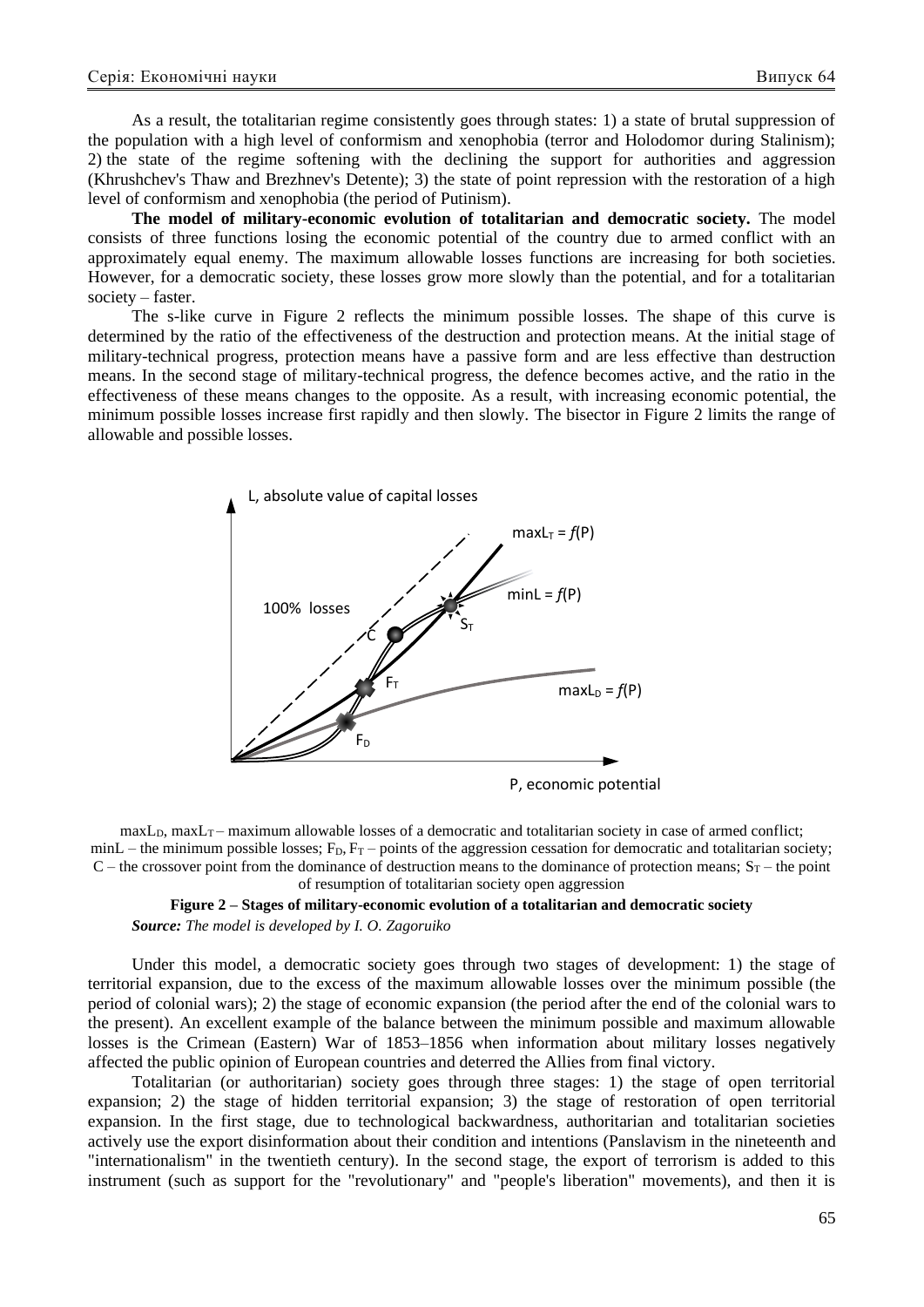followed by the export of corruption. All these three instruments are the criminal use of the free movement of information, labour and capital in democracies.

**The model of socio-economic evolution of a quasi-market totalitarian country.** The model consists of the following functions: functions of the personal income distribution (Lorentz curve in absolute value); consumption functions; neoclassical functions of labour demand and supply (Figure 3). Unlike the "classical" totalitarian society with a command-and-control economy, this society has all the external attributes of a capitalist economy, such as commodity, currency and stock markets, as well as the labour market. This country differs from democracies in the leading role of quasi-private monopolies controlled by individual officials dependent on the will of the leader. As a result, market incentives for technological progress are significantly weakened. Corruption is rampant in the country and the system of social protection and professional training of the population is inefficient.



Y – personal income; C – consumption; L<sub>T</sub> – total population; I – point of stable income; L<sub>I</sub>– the number of impoverished population;  $C/L$  – per capita consumption;  $W/P$  – real wage rate;  $O<sub>I</sub>$  – the point of impoverished population zero savings;  $LS_L$ ,  $LD_l$  – labour supply and demand curves;  $E_l$  – the equilibrium point of impoverished population labour market

## **Figure 3 – Consequences of economic growth in a quasi-market totalitarian country** *Source: The model is developed by I. O. Zagoruiko*

In such a country, economic growth leads to an increase in income inequality. As a result, part of the population begins to receive lower incomes and forms a separate segment of the labour market. Generally, less-skilled workers tend to be poorer. The demand for their work does not grow and the equilibrium rate of real wages is set at a low level due to the conditions of technological changes. According to Keynes's basic psychological law, consumption is declining less than real income. In the situation shown in Figure 3, the impoverished part of the population comes into the negative savings zone, where  $W/P \leq CL$ . Through insufficient state support, these segments of the population are forced to increase debts, beg or become criminals. They are becoming a convenient tool for the policies of the totalitarian regime due to the uncertainty of their status.

**The model of evolution of labour potential of a totalitarian country with a medium quasi-market economy.** The model consists of the production function and the balance of the division of the total labour force of the country into working  $L<sub>E</sub>$  and unemployed U. The volume of national production in this model is the product of two functions – the function  $F(K, L_E)$ , which reflects the influence of the volumes of factors involved in the production and the function  $\bar{A}(U)$ , which reflects the statistical distribution of workers by labour productivity. The function  $F(K, L_E)$  is linearly homogeneous and corresponds to the law of diminishing returns. For the function  $\bar{A}(U)$  the law of increasing return is fulfilled:  $\partial \bar{A}/\partial U > 0$ ,  $\partial^2 \bar{A}/\partial U^2 > 0$ .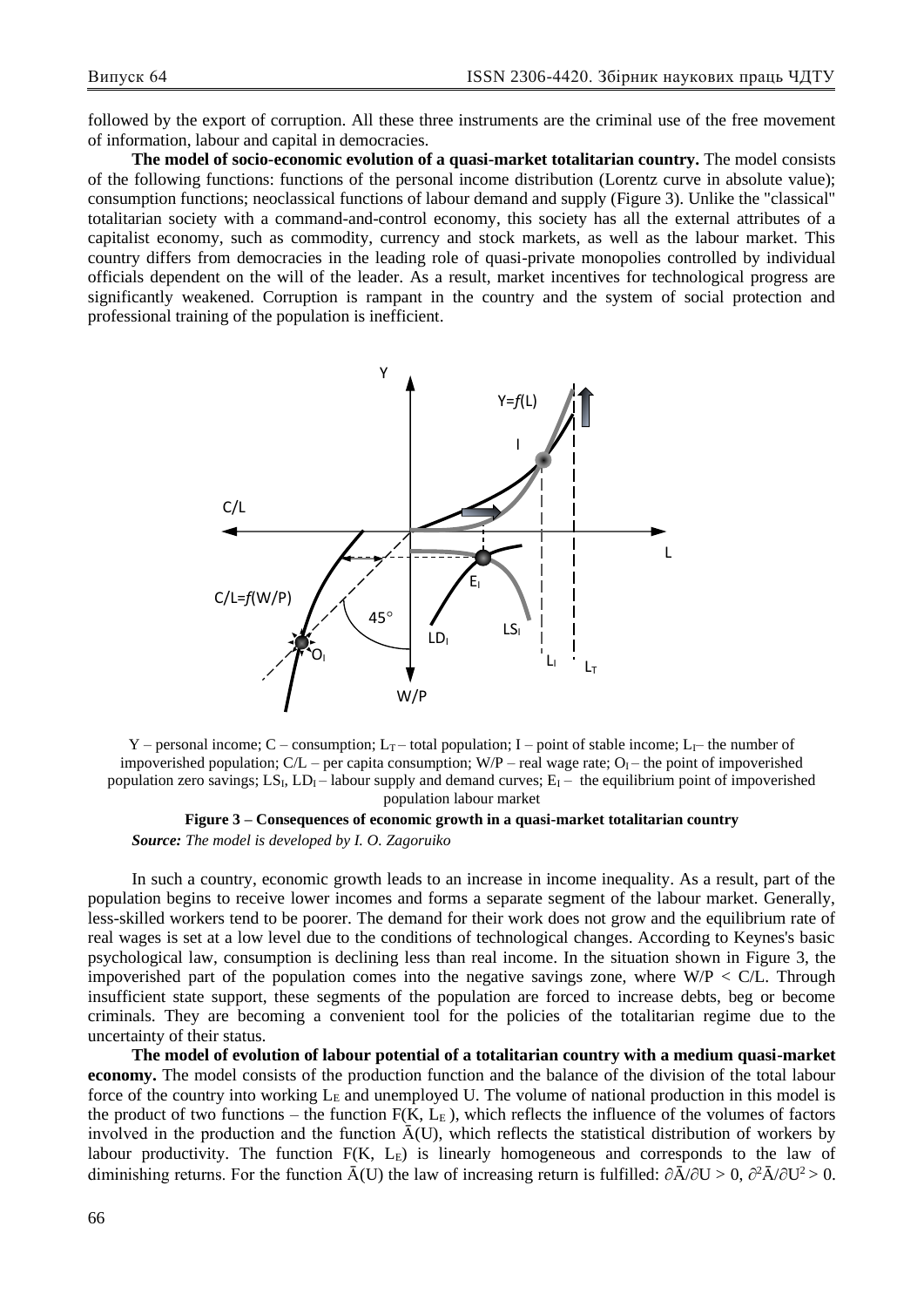This property can be explained as follows. When the number of employees decreases, firms primarily lay off less skilled and less industrious workers. Consequently, the mean employee productivity is growing. When the number of employees increases, firms hire worse and worse workers and the mean productivity of employees decreases.

The geometric interpretation of this model is presented in Figure 4. In the upper right quadrant are graphs of the production function for different periods, in the upper left – its beams. In the lower-left quadrant are graphs of the function  $\bar{A}(U)$ , in the lower right – graphs of labour balances.



Y – the volume of national production;  $\bar{A}(U)$  – the function of mean labour productivity;  $L_T$  – the total labour force;  $L<sub>E</sub>$  – the number of employed; U – the number of unemployed; K – the amount of involved capital;  $E$  – points of the economy state

# **Figure 4 – Consequences of long-term unemployment in a totalitarian country with a medium quasi-market economy**

*Source: The model is developed by I. O. Zagoruiko*

The country's economy is at point  $E_0$  in the initial period. The economic crisis is leading to lower production and higher unemployment. The economy is moving to point E. In the upper left quadrant, this is reflected by turning the production function beam counterclockwise. In the lower-left quadrant, the economy moves along the curve  $\bar{A}_0(U)$ , in the lower right – along the line of labour force balance.

Through the weakened market incentives, the crisis is dragging on. Workers who stay at work become more experienced and their productivity increases. Vice versa, the unemployed are disqualified and morally degraded during this time. The curve  $\bar{A}(U)$  becomes more elastic. Respectively, in the upper right quadrant, the graph of the production function is deformed. As a result, after overcoming the crisis, the economy can no longer return to its former state. There is a medium-sized totalitarian country with a small enough working population (Figure 4). Due to these features for restoring the pre-crisis production, the country's authorities will be forced to allow the immigration of labour from other countries. The beam of the production function in the upper left quadrant will rotate clockwise, and the line of the working function balance in the lower right quadrant will shift to the right. The economy will move to point  $E_1$ .

**The model of the country's net exports of goods with a variable level of the economy statization.**  In this model, the country exports and imports two types of goods – low-tech LT and high-tech HT. The level of the economy statization has a positive effect on net exports of low-tech goods and a negative effect on net exports of high-tech goods.

The geometric interpretation of this model is presented in Figure 5. In the left half of this figure, net exports of high-tech goods are positive, and low-tech is negative. In the right half of the figure conversely, net exports of high-tech goods are negative and low-tech exports are positive.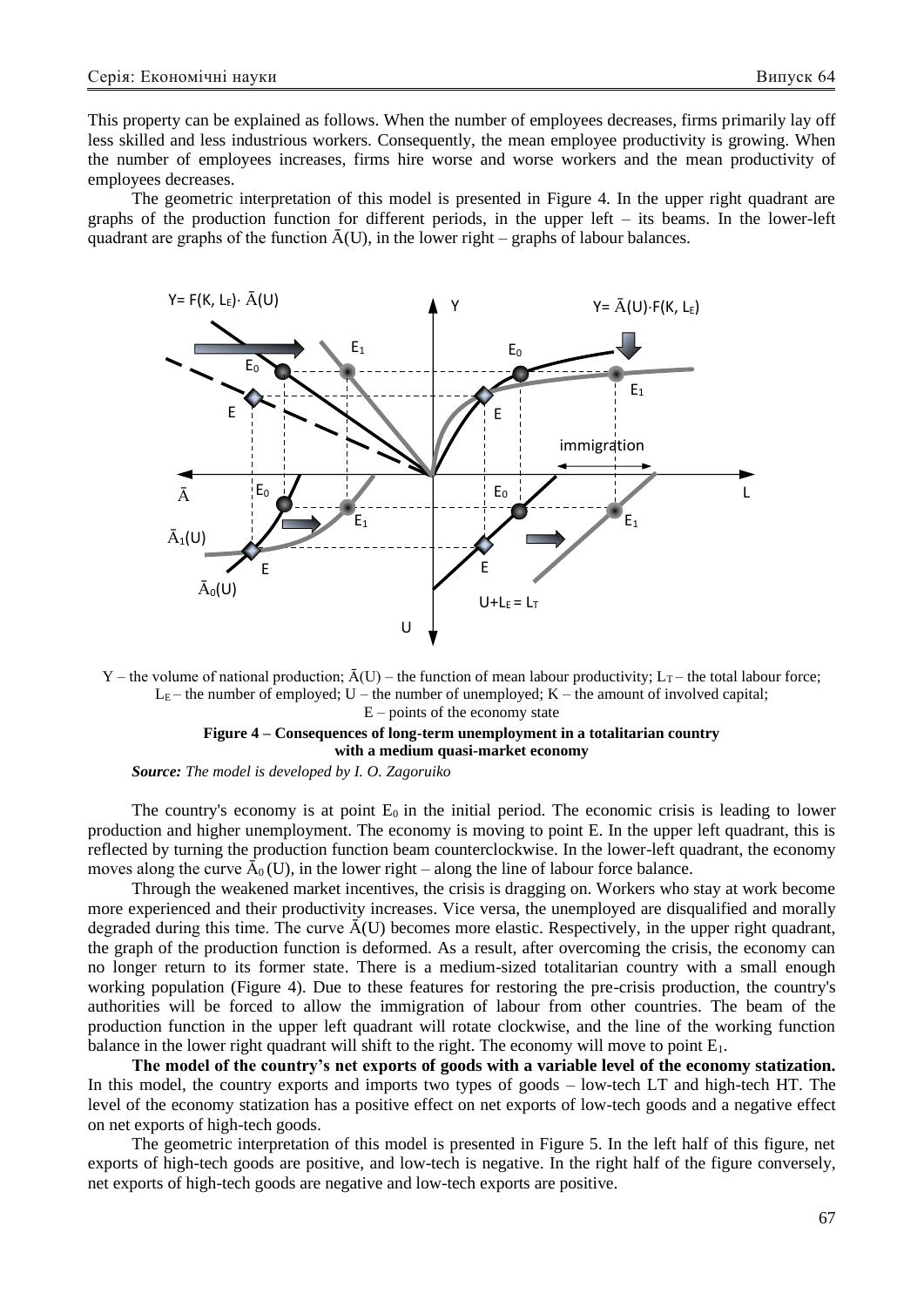

 $NX_{LT}$  – net exports of low-tech goods;  $NX_{HT}$  – net exports of high-tech goods; S – the level of the economy statization;  $TB_{HT}$  – the surplus of the country's trade balance with positive net exports of high-tech goods;  $TBL_T$  – the surplus of the country's trade balance with positive net exports of low-tech goods; LNX – the net export curve of low-tech goods; HNX – the net export curve of high-tech goods



The net export curve of high-tech goods  $HNX_0$  is located to the left of the net export curve of low-tech LNX goods in the initial period. As a result, at any level of the economic statization, the country will have a positive trade balance. If, for various reasons, the country chooses to specialize mostly in the export of lowtech goods, then in the next period its ability to export high-tech goods is reduced. This is reflected by shifting the HNX curve to the right geometrically. As a result, the country falls into the trap of economic statization. Now the trade surplus is achievable only with a high level of economic statization, growth in exports of low-tech goods and imports of high-tech.

The situation becomes worse with the insufficiency of capital imports (or their irrational use). The HNX curve continues to move to the right and doesn't intersect the LNX curve. A positive trade balance becomes impossible at any level of the economic statization.

**The model of a country's production capacity with a variable level of the economy statization.**  The country's economy consists of two sectors LT and HT in this model. These sectors produce respectively low-tech and high-tech goods. The output of each type of goods depends on the level of the economy statization – S. The economy statization has a positive effect on the production of low-tech goods and a negative effect on the production of high-tech goods:  $\partial Q_{LT}/\partial S$  >0,  $\partial Q_{HT}/\partial S$  <0. For the positive effect of the economic statization, the law of diminishing returns applies  $\partial^2 Q_{LT}/\partial S^2 < 0$ , for the negative impact of the economic statization, the law of increasing losses applies:  $\partial^2 Q_{HT}/\partial S^2$  <0. Thus, there is a negative functional linkage with the growing marginal rate of transformation between the outputs of the two types of goods:  $\partial Q_{HT}/\partial Q_{LT}$ <0,  $\partial^2 Q_{HT}/\partial Q^2_{LT}$ <0. The geometric interpretation of this model is presented in Figure 6. The upper left quadrant shows the curve of low-tech goods production, and the lower right – high-tech goods production. The points projection of these curves in the upper right quadrant forms the curve of the production capacity of a country with a variable level of economic statization. The points of intersection of the low-tech curve with the vertical coordinate axis and the high-tech curve with the horizontal axis are the states of a completely liberal economy.

The conditions of foreign trade in the initial state  $E_0$  show that the country benefits from producing more low-tech goods. As a result, in the next period, its production potential reduced in both sectors to a greater extent in the sector of high-tech goods. This is indicated by a shift to the left of the point  $\Theta$  and a shift down the point  $\vartheta$  geometrically. In this case, the points O and  $\Omega$  don't move.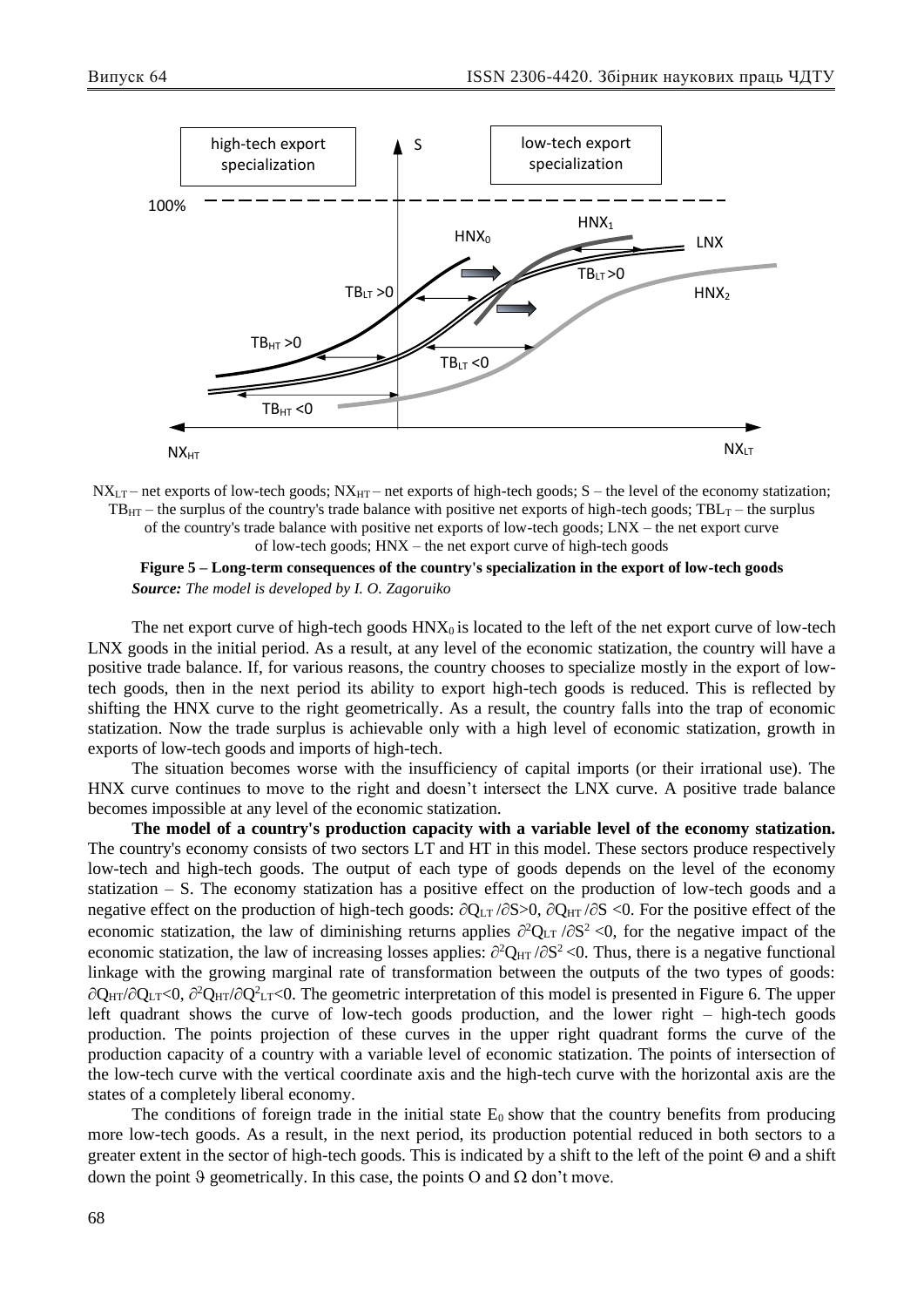

 $P_{LT}$ ,  $Q_{LT}$  – world price and production of low-tech goods;  $P_{LT}$ ,  $Q_{LT}$  – world price and production of high-tech goods;  $S$  – the level of the economy statization; E<sub>0</sub>, E<sub>1</sub> – points of initial and subsequent state at the low relative price of high-tech goods;  $X$  – point of sustainable level of the economy statization;  $\Theta_0$ ,  $\Theta_1$  – points of the maximum output of high-tech goods in a completely liberal economy;  $\vartheta_0$ ,  $\vartheta_1$  – points of the minimum output of low-tech goods in a completely liberal economy;  $O$  – the point of the maximum output of low-tech goods in a fully statizationed economy;  $\Omega$  – the point of minimum production of high-tech goods in a fully statizationed economy

**Figure 6 – The impact of the coefficient of international trade on the level of the economy statization** *Source: The model is developed by I. O. Zagoruiko* 

Depending on the value of the international exchange rate in the new period, the level of the economic statization may increase, fall or not change.

Under stable conditions of foreign trade, the level of the economy statization increases – the country falls into a state of equilibrium  $E_1$  (Figure 6). This can be explained by the interaction of two pairs of effects. On the one side, the effect of shifting the low-tech curve exceeds the effect of reducing the output of these goods. On the other, the effect of reducing the output of high-tech goods exceeds the effect of shifting the high-tech curve. As a result, the output of both types of goods is reduced, but the country will produce relatively more low-tech goods.

The situation, when the proportions of production and the level of the economy statization don't change is possible too. This state corresponds to point X, in which the conditions of foreign trade are less favourable for the production of low-tech goods.

**The model of changing the military and economic potential of the country during open aggression.** The Solow model has been chosen as the basis of the proposed model, supplemented by the following assumptions:

1. The country's economy consists of two sectors – civilian and military.

2. In each sector, the supply of finished goods consists of its output Y and imports of IM, which contains two parts – a variable that is proportional to output, and a constant consisting of critical products.

3. The net supply of the sector is lower by the amount of EX exports and military losses L, which do not depend on the amount of output and capital.

4. The investment amount I in each sector does not depend on the amount of capital and output.

5. Civilian sector creates fixed assets for itself and the military sector.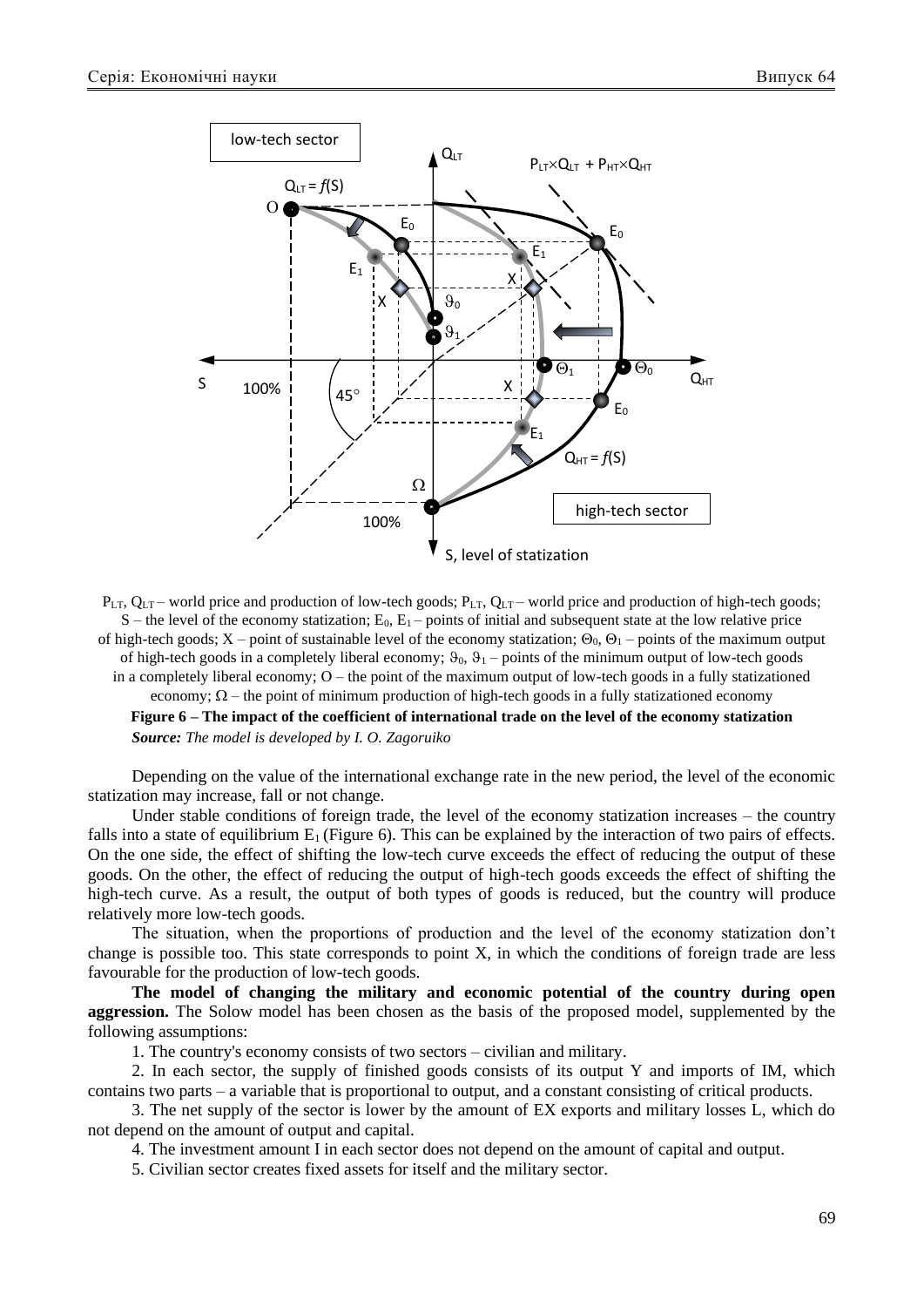6. The disposal of capital consists of a variable part that is proportional to its volume K, and a constant part  $\Lambda$ , which forms as a result of war.

7. The country can redistribute existing fixed assets between the two sectors. The efficiency of this redistribution decreases with the increase of its scale.

The proposed model is presented in two versions in this article. In the case of a large totalitarian country with a semi-closed economy, the only type of military loss is the armaments losses. In the case of a small democracy with an open economy, these losses are compounded by losses of civilian products  $L_c$  and losses of capital in both sectors  $\Lambda_{\rm C}$ , and  $\Lambda_{\rm M}$ .

**The change of the potential of a large totalitarian country.** The large totalitarian country with a commodity economy is described in Figure 7. This country exports raw materials that are not included in the final output of  $Y_c$ , and weapons that reduce the net supply of goods in the military sector by the amount of EX<sub>M.</sub> However, it imports the civilian and military products it needs. Assume that in the initial state  $\Xi_0$ investment in each sector of this country is equal to the disposal of capital. As a result of the attack on a small democratic country, the aggressor suffers military losses  $L_M$  and its cache of weapons A are reduced. The totalitarian country is abandoning arms exports and changing the structure of investment and available capital in favour of the military sector aimed at the compensation of these losses. These changes aim to achieve a new state  $\Xi_1$ , in which the capital reserves of both sectors K<sub>C</sub>, K<sub>M</sub> and cache of weapons A are replenished at the same rate as they are spent. However, due to sanctions from large democracies, imports of military and civilian products are blocked. As a result, the new state of equilibrium of cache of weapons  $O_1$ becomes unavailable with any redistribution of capital, and current consumption is sharply reduced.



 $Y$  – output;  $L$  – military losses of output;  $NX$  – net exports of goods;  $IM$  – import of goods;  $C$  – consumption; I – investments; K – the amount of capital;  $\delta$  – the rate of capital disposal;  $\Delta A$  – increase in the cache of weapons;  $E$  – point of stable capital reserves;  $\Omega$  – point of zero consumption; O – point of the stable cache of weapons **Figure 7 – The change of the potential of a large totalitarian country with a semi-closed commodity economy** *Source: The model is developed by I. O. Zagoruiko*

**The change of the potential of a small democracy.** The small democracy with an industrial and agricultural economy is described in Figure 8. Unlike a totalitarian country, its net exports of finished civilian products  $NX<sub>C</sub>$  are positive. As a result of unexpected aggression, the country finds itself in a state of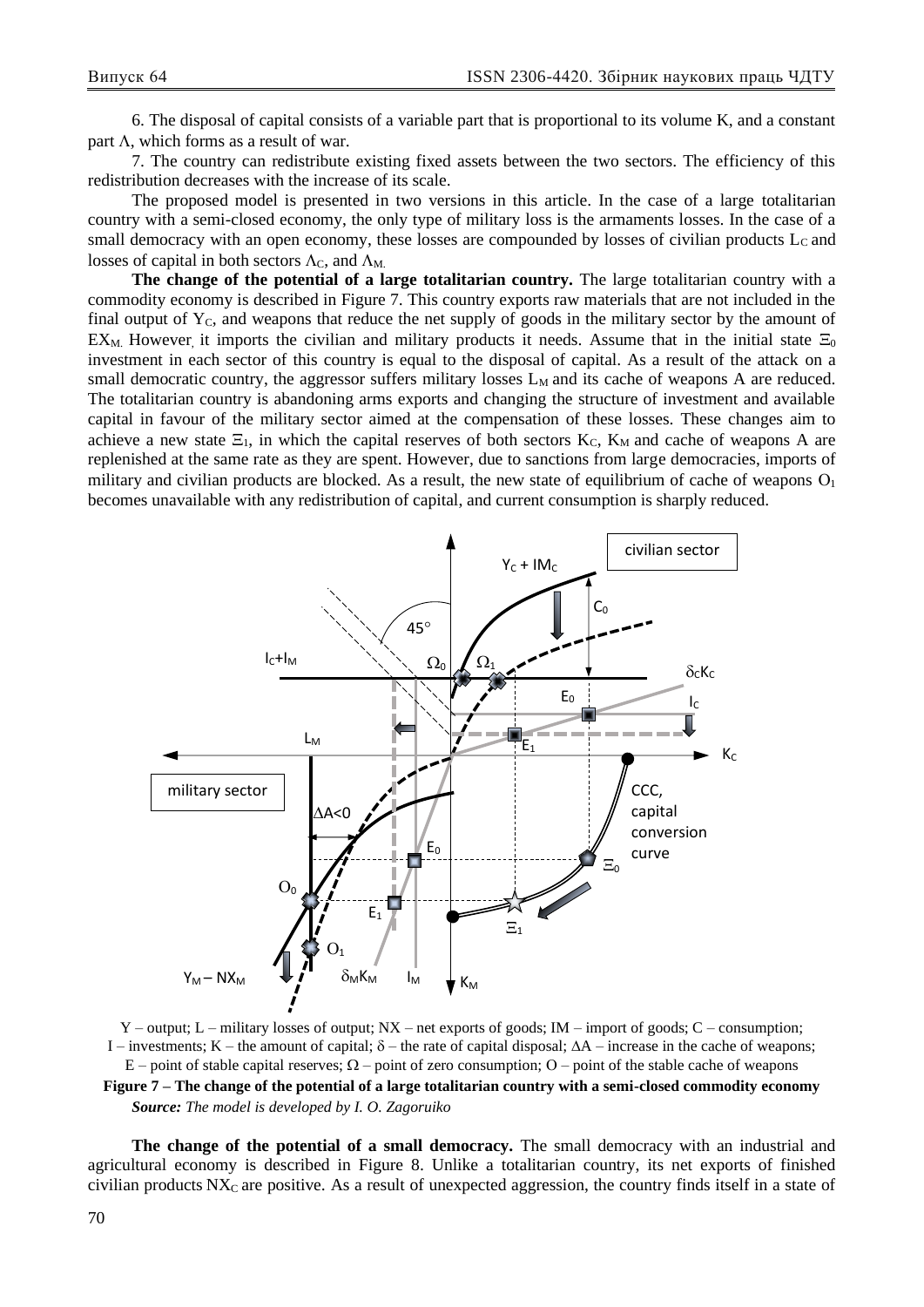$\Psi_0$ , in which capital stocks in both sectors are declining. However, the cache of weapons can be kept stable. The democracy abandoned arms exports and changed the structure of investment and available capital in favour of the military sector aimed on strengthening of its defence. These changes aim to achieve a new state  $\Psi_1$ , in which the capital reserves of both sectors K<sub>C</sub>, and K<sub>M</sub> are replenished at the same rate as they are spent, and the armament stock A is growing. The country continues to fight and receives additional weapons from partners because the cache of weapons was kept stable in the initial phase of the aggression. This allows to further increase the cache of weapons A. In addition, the partners of a democratic country partially compensate for the losses of civilian products.



 $Y$  – output; L – military losses of output; NX – net exports of goods; C – consumption; I – investments; K – the amount of capital;  $\Lambda$  – military losses of capital;  $\delta$  – the rate of disposal of capital;  $\Delta A$  – increase in the cache of weapons;  $E$  – point of stable capital reserves;  $\Omega$  – point of zero consumption;  $O$  – point of the stable cache of weapons **Figure 8 – The change of the potential of a small democracy with an open industrial and agricultural economy** *Source: The model is developed by I. O. Zagoruiko* 

Other versions of the military-economic potential model can be used to analyze the change in the potential of small democracies due to the possible aggression of totalitarian regimes (China against Taiwan or Iran against Israel). Thus, when modelling the economic consequences of the hypothetical Sino-Taiwan war, it should be considered that 1) net exports of final civilian products of a totalitarian country are positive, and dependence on imports of final products of both sectors is much less; 2) in the first phase of the war, a small democratic country will not be able to independently maintain its owns cache of weapons and reduce the cache of weapons of the aggressor; 3) the democratic world will not be able to completely block the imports of a large totalitarian country with an open industrial economy, instead, it will use its exports as a tool to combat possible sanctions.

**Conclusions.** As the Russian-Ukrainian war of 2014–2022 has shown, the impossibility of totalitarian (and later authoritarian) regimes is a necessary precondition for the existence and development of human civilization. The priority of further peaceful world development will be the formation of global mechanisms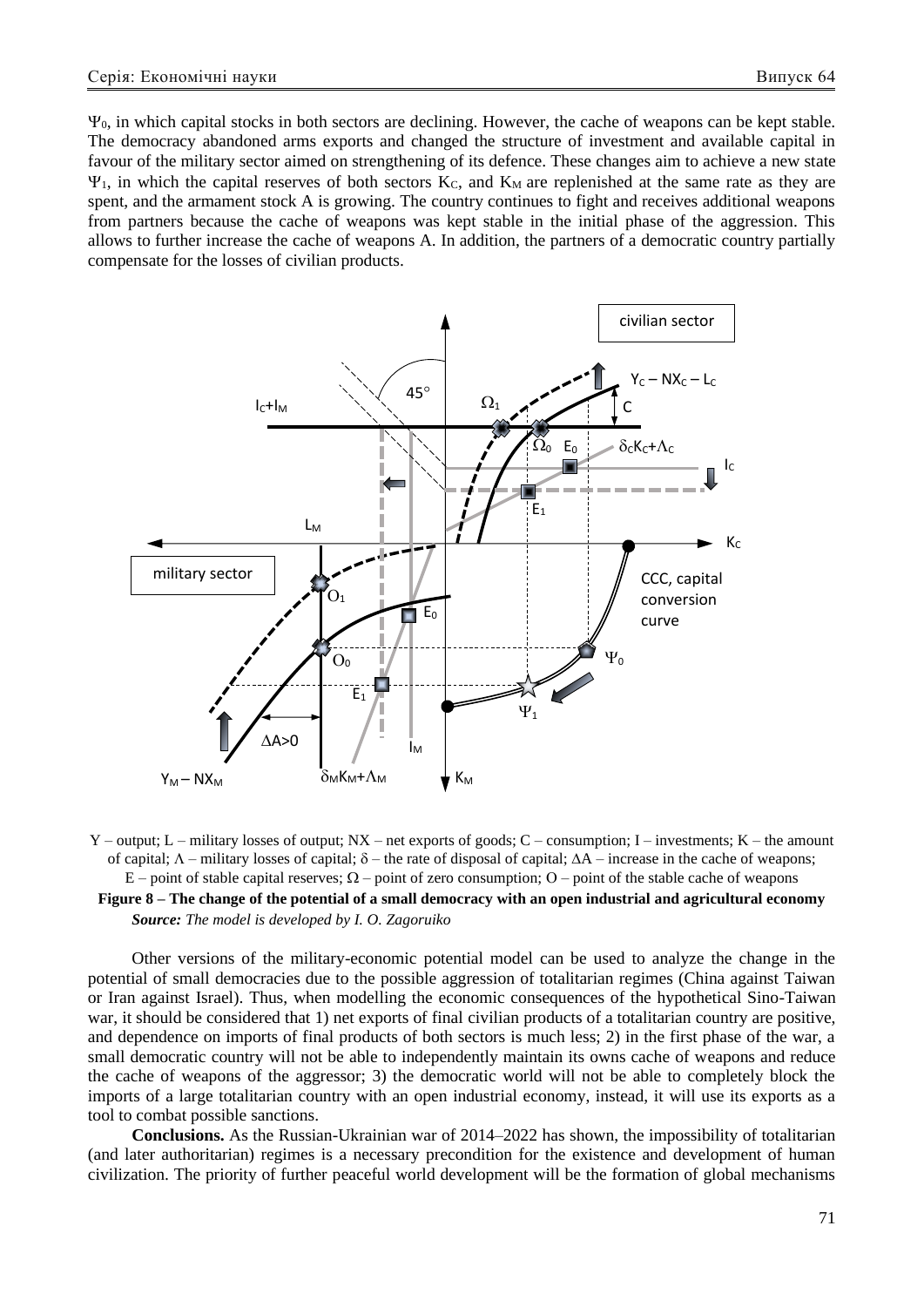for effective prevention of aggressive foreign policy of individual states and, first of all, effective monitoring and forecasting of possible threats. The study of economic, social, and political preconditions for possible escalation is the key.

This study outlines possible ways to modify traditional (primarily neoclassical) macroeconomic models. The determination of the analytical form for the proposed functions requires special econometric, sociological and military-technical research. However, even now the state of Russian society before and during the full-scale invasion of Ukraine can be chosen as a "starting point" to build more reliable indicators of the likelihood of aggression by other totalitarian countries. So far, based on the considered models, it is possible to formulate some qualitative criteria for determining the phases of the totalitarian regime evolution.

1. The model of socio-political evolution of a totalitarian society explains why reducing the scale of repression (for example, replacing concentration camps with destruction by concentration camps "reeducation") is not a sign of liberalization of the totalitarian regime. At the same time, the increase in the level of support for the government and xenophobia testifies to the mental readiness of the totalitarian country population to aggression.

2. Under the model of military-economic evolution of a totalitarian society, new wars of a totalitarian regime can take place both in the phase of accelerated growth of the minimum possible losses and in the phase of slow growth. A sign of the totalitarian country's economic readiness for aggression is the excess of the maximum allowable losses for it over the minimum expected.

3. Models of socio-economic evolution and the evolution of labour potential explain the mechanism of strengthening the social base of the totalitarian regime. As a consequence of the market incentives weakness, economic growth leads to the impoverishment of the part of the population, and the increased duration and depth of economic crises lead to their disqualification.

4. The model of net exports of goods evolution emphasizes the importance of the initial decision on the nature of the country's participation in the international division of labour. The choice in favour of exporting low-tech goods and importing high-tech ones puts the country in a trap of economic statization. In the next stage, the country achieves a positive trade balance, but with a high level of economic statization and monopolization. In the final stage, a positive balance is impossible even when the level of statemonopoly regulation is reduced.

5. The importance of the proportions of international trade in goods (not necessarily legal) follows from the model of production capacity of a country with a variable level of economic statization. Maintaining high world prices for intermediate goods and goods with low added value leads (when other terms are equal) to increasing the level of the economy statization and reducing its productive capacity. The subsequent fall in these prices (or the deterioration of advanced technologies "grey" imports terms) creates a situation of uncertainty when the level of the economy statization can both fall and rise.

6. The model of the country's military and economic potential demonstrates the importance of the initial macroeconomic characteristics of both participants in the war. If the economic and military exports gap isn't critical, a small democracy can retain its cache of weapons until large-scale aid from other democracies begins.

#### **References**

- 1. Auray, S., Eyquem, А. (2017), "Episodes of war and peace in an estimated open economy model", *HAL-SHS (Sciences de l'Homme et de la Société),* halshs-01467219, vers. 1, available at: [https://halshs.archives](https://halshs.archives-ouvertes.fr/halshs-01467219/document)[ouvertes.fr/halshs-01467219/document](https://halshs.archives-ouvertes.fr/halshs-01467219/document)
- 2. Balcaen, P., Du Bois, C., Buts, C. (2022), "A game-theoretic analysis of hybrid threats", *Defence and Peace Economics,* vol. 33, iss. 1, pp. 26-41. DOI: [10.1080/10242694.2021.1875289.](https://doi.org/10.1080/10242694.2021.1875289)
- 3. Batchelor, P., Dunne, J. P., Saal, D. S. (2000), "Military spending and economic growth in South Africa", *Defence and Peace Economics,* vol. 11, iss. 4, pp. 553-571. DOI: [10.1080/10430710008404966.](https://doi.org/10.1080/10430710008404966)
- 4. Bellais, R. (2013), "Technology and the defense industry: Real threats, bad habits, or new (market) opportunities?", *Journal of Innovation Economics & Management*, vol. 12, no. 2, pp. 59-78. DOI: [10.3917/jie.012.0059.](https://doi.org/10.3917/jie.012.0059)
- 5. Bluszc, J., Valente, M. (2022), "The economic costs of hybrid wars: The case of Ukraine", *Defence and Peace Economics,* vol. 33, iss. 1, pp. 1-25. DOI: [10.1080/10242694.2020.1791616.](https://doi.org/10.1080/10242694.2020.1791616)
- 6. Caverley, J. D. (2018), "The economics of war and peace", *The Oxford Handbook of International Security*, available at: https://www.jonathancaverley.com/uploads/2/9/7/2/29726853/caverley - 2018 -[\\_the\\_economics\\_of\\_war\\_and\\_peace.pdf](https://www.jonathancaverley.com/uploads/2/9/7/2/29726853/caverley_-_2018_-_the_economics_of_war_and_peace.pdf)
- 7. Chin, W. (2019), "Technology, war and the state: past, present and future", *International Affairs*, vol. 95, iss. 4, pp. 765-783. DOI: [10.1093/ia/iiz106.](https://doi.org/10.1093/ia/iiz106)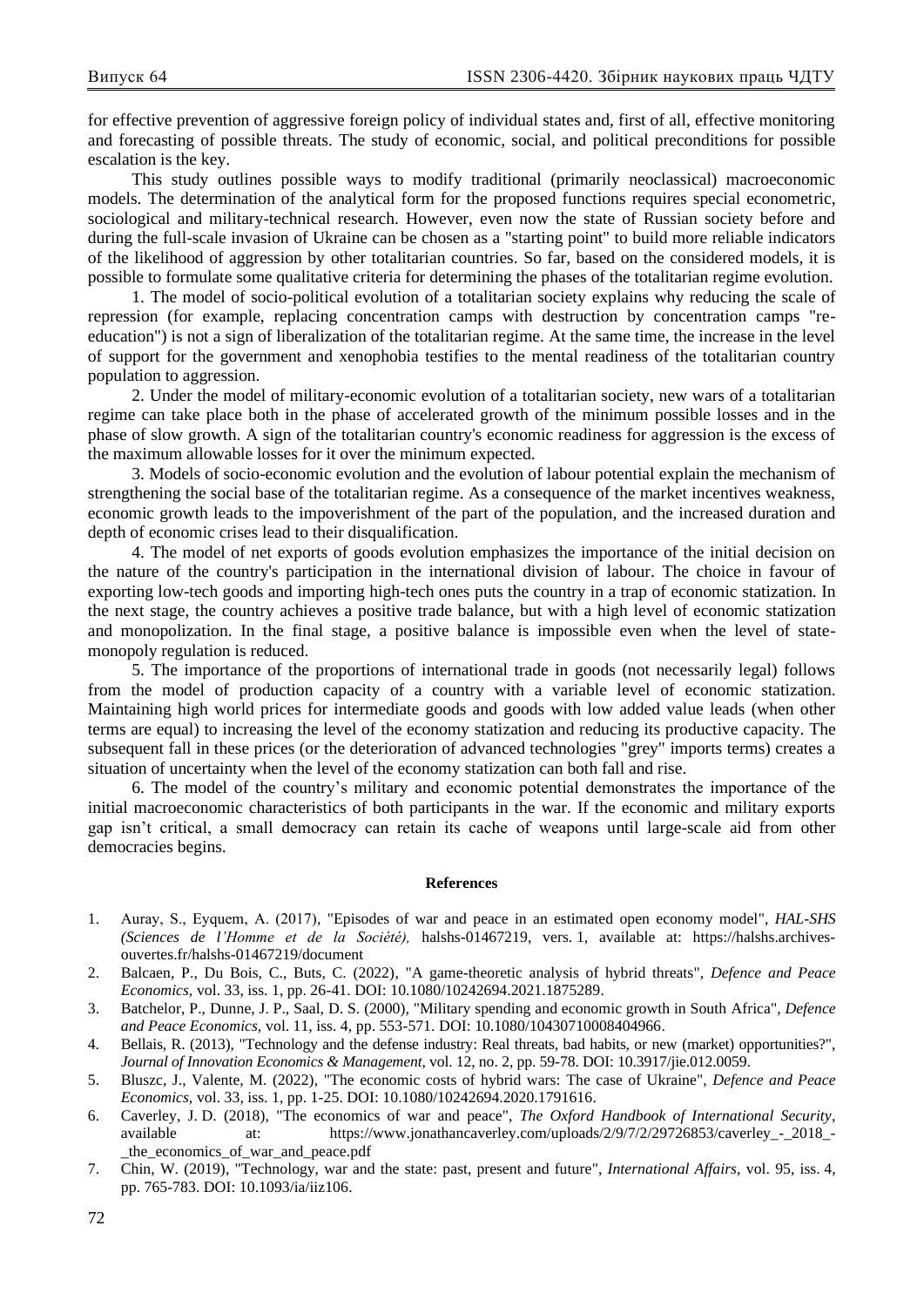- 8. Çolak, O., Özkaya, M. H. (2021), "The nexus between external debts and military expenditures for the selected transition economies: a panel threshold regression approach", *Defence and Peace Economics,* vol. 32, iss. 7, pp. 882-898. DOI: [10.1080/10242694.2020.1736779.](https://doi.org/10.1080/10242694.2020.1736779)
- 9. Dunne, P., Nikolaidou, E., Roux, A. (2000), "Defence spending and economic growth in South Africa: a supply and demand model", *Defence and Peace Economics*, vol. 11, iss. 4, pp. 573-585. DOI: [10.1080/10430710008404967.](https://doi.org/10.1080/10430710008404967)
- 10. Dunne, J. P., Sköns, E. (2021), "New technology and the U.S. military industrial complex", *The economics of peace and security journal,* vol. 16, no. 2. DOI: [10.15355/epsj.16.2.5.](http://dx.doi.org/10.15355/epsj.16.2.5)
- 11. Economou, E., Kyriazis, N. (2022), "Spillovers between Russia's and Turkey's geopolitical risk during the 2000– 2021 Putin administration", *Peace Economics, Peace Science and Public Policy,* vol. 28, iss. 1, pp. 29-50. DOI: [10.1515/peps-2021-0021.](https://doi.org/10.1515/peps-2021-0021)
- 12. Elveren, A. Y. (2022), "Military spending and profit rate: a circuit of capital model with a military sector", *Defence and Peace Economics,* vol. 33, iss. 1, pp. 59-76. DOI: [10.1080/10242694.2020.1832394.](https://doi.org/10.1080/10242694.2020.1832394)
- 13. Elveren, A. Y., Taşıran, A. (2021), "Soft modelling of military expenditure, income inequality, and profit rate, 1988–2008", *Peace Economics, Peace Science and Public Policy,* vol. 27, iss. 3, pp. 405-430. DOI: [10.1515/peps-](https://doi.org/10.1515/peps-2020-0013)[2020-0013.](https://doi.org/10.1515/peps-2020-0013)
- 14. Elveren, A. Y., Hsu, S. (2018), "The effect of military expenditure on profit rates", *World Journal of Applied Economics,* vol. 4, no. 2, pp.75-94. DOI: [10.22440/wjae.4.2.2.](https://doi.org/10.22440/wjae.4.2.2)
- 15. Farzanegan, M. R. (2022), "The economic cost of the Islamic revolution and war for Iran: synthetic counterfactual evidence", *Defence and Peace Economics,* vol. 33, iss. 2, pp. 129-149. DOI: [10.1080/10242694.2020.1825314.](https://doi.org/10.1080/10242694.2020.1825314)
- 16. Ghazalian, P. L., Hammoud, M. (2021), "The peace level of nations: An empirical investigation into the determining factors", *Defence and Peace Economics,* vol. 32, iss. 5, pp. 509-532. DOI: [10.1080/10242694.2020.1743957.](https://doi.org/10.1080/10242694.2020.1743957)
- 17. Goldman, Е. О., Blanken, L. J. (2006), "The economic foundations of military power", *Working paper of Ridgway Working Group on the Political Economy of International Security,* 22 p., available at: <https://www.files.ethz.ch/isn/21806/GoldmanBlanken.pdf>
- 18. Jorgenson, D. W., Mun, S. Ho, Samuels, J. D. (2016), "The impact of information technology on postwar US economic growth", *Telecommunications Policy,* vol. 40, iss. 5, pp. 398-411. DOI: [10.1016/j.telpol.2015.03.001.](https://doi.org/10.1016/j.telpol.2015.03.001)
- 19. Kapshuk, Y. (2021), "Сonceptual ambiguity in coding the categories of the peace agreement and peace process", *Peace Economics, Peace Science and Public Policy,* vol. 27, iss. 1, pp. 3-27. DOI: [10.1515/peps-2020-0003.](https://doi.org/10.1515/peps-2020-0003)
- 20. Khan, K., Chi-Wei Su, Rizvi, S. K. A. (2022), "Guns and blood: A review of geopolitical risk and defence expenditures", *Defence and Peace Economics,* vol. 33, iss. 1, pp. 42-58. DOI: [10.1080/10242694.2020.1802836.](https://doi.org/10.1080/10242694.2020.1802836)
- 21. Khan, L., Arif, I., Waqar, S. (2021), "The impact of military expenditure on external debt: The case of 35 arms importing countries", *Defence and Peace Economics,* vol. 32, iss. 5, pp. 588-599. DOI: [10.1080/10242694.2020.172323.](https://doi.org/10.1080/10242694.2020.172323)
- 22. Lamping, W. (2022), "What we can learn about Russian strategy from Ivan III", *Foreign Policy Research Institute*, available at: <https://www.fpri.org/article/2022/03/what-we-can-learn-about-russian-strategy-from-ivan-iii/>
- 23. Lim, D. (2019), "The US, China and "Technology War", *Global Asia,* vol. 14, no. 1, available at: [https://globalasia.org/v14no1/cover/the-us-china-and-technology-war\\_darren-lim](https://globalasia.org/v14no1/cover/the-us-china-and-technology-war_darren-lim)
- 24. Nelson, P. (2021), "The indivisible hand of peace? Consumption opportunities and civil war", *Defence and Peace Economics,* vol. 32, iss. 5, pp. 533-549. DOI: [10.1080/10242694.2019.1703441.](https://doi.org/10.1080/10242694.2019.1703441)
- 25. Novta, N., Pugacheva, E. (2021), "The macroeconomic costs of conflict", *Journal of Macroeconomics,* vol. 68, art. 103286. DOI: [10.1016/j.jmacro.2021.103286.](https://doi.org/10.1016/j.jmacro.2021.103286)
- 26. Pempetzoglou, M. (2021), "A literature survey on defence expenditures external debt nexus", *Peace Economics, Peace Science and Public Policy*, vol. 27, iss. 1, pp. 119-141. DOI: [10.1515/peps-2019-0049.](https://doi.org/10.1515/peps-2019-0049)
- 27. Pettinger, T. (2022), "Economic impact of war", *Economics Help.org,* available at: <https://www.economicshelp.org/blog/2180/economics/economic-impact-of-war/>
- 28. Riebe, T., Schmid, S., Reuter, C. (2021), "Measuring spillover effects from defence to civilian sectors a quantitative approach using Linkedin", *Defence and Peace Economics,* vol. 32, iss. 7, pp. 773-785. DOI: [10.1080/10242694.2020.1755787.](https://doi.org/10.1080/10242694.2020.1755787)
- 29. Roland, A. (2009), "War and technology", *Foreign Policy Research Institute,* available at: <https://www.fpri.org/article/2009/02/war-and-technology/>
- 30. Ruttan, V. W. (2006), *Is war necessary for economic growth?: Military procurement and technology development*. 1st ed. Oxford University Press, 232 p.
- 31. Saba, C. S. (2021), "Convergence or divergence patterns in global defence spending: Further evidence from a nonlinear single-factor model", *Peace Economics, Peace Science and Public Policy,* vol. 27, iss. 1, pp. 51-90. DOI: [10.1515/peps-2020-0012.](https://doi.org/10.1515/peps-2020-0012)
- 32. Yalta, A. T., Tüzün, F. (2021), "Time-varying determinants of US demand for defence spending in the post-cold war era", *Defence and Peace Economics,* vol. 32, iss. 7, pp. 829-846. DOI: [10.1080/10242694.2020.1725856.](https://doi.org/10.1080/10242694.2020.1725856)
- 33. Yang Xiaoxin, Chen Bo (2021), "Defense burden and the effect of others: From neighbours to allies", *Defence and Peace Economics,* vol. 32, iss. 8, pp. 927-940. DOI: [10.1080/10242694.2020.1789334.](https://doi.org/10.1080/10242694.2020.1789334)